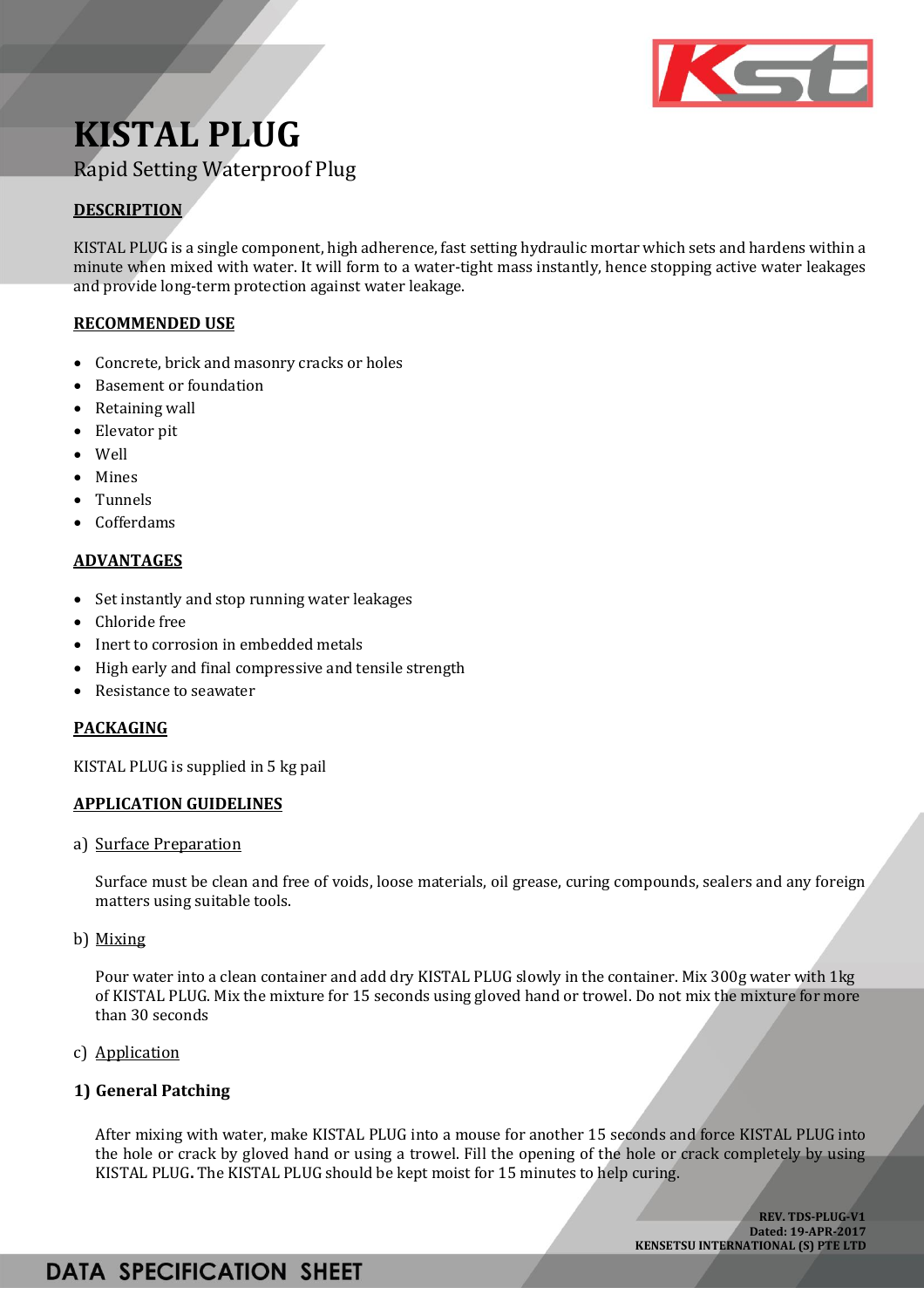

### **2) Repairing Active Water Leakages**

Identify the crack or hole with active water leakage and remove all loose materials cleanly to expose the sound substrate. After mixing KISTAL PLUG with water and make the mixture into a mouse, force the KISTAL PLUG into the prepared area and apply pressure with hand for at least 1 minute or until KISTAL PLUG has taken its firm set. If the area of crack or hole is too big, continue this procedure from the border of the area towards its center.

#### **3) Filling at Joint Between Floor and Wall**

Identify leakage at joint and do surface preparation accordingly. Force the KISTAL PLUG into the joint by using a rounded tool. At the same time, construct a 45 degree transitional cove between the floor and wall.

#### **4) Repairing leaking mortar joints and cracks in masonry or concrete wall**

Cut out defective mortar or cracks to a minimum width and depth of 20mm. Dovetail cut if possible. Force KISTAL PLUG into the crack and keep damp for 15 minutes.

#### **5) Anchoring bolts or metal posts in masonry or concrete**

Drill holes deep enough to secure bolt or post properly, ensure that area around the bolt or post is at least 13mm wide. Fill the entire hole fully with KISTAL PLUG. Position the bolt or post in the centre and tamp firmly around it. Keep KISTAL PLUG moist for 15 minutes. Do not apply pressure to bolt or post for 6 hours.

#### **LIMITATION**

KISTAL PLUG must not be mixed with water for more than 30 seconds.

#### **COVERAGE**

1 kg of KISTAL PLUG will fill approximately 600cm<sup>3</sup>.

5 kg/ pail can cover approximately  $3000 \text{cm}^3$ .

*\*(Coverage may vary with surface and other site conditions)*

#### **STORAGE**

KISTAL PLUG should be stored in a cool and dry area, tightly sealed in its original packing, and a 12-month shelf life can be expected from date of manufacturing.

#### **HEALTH & SAFETY**

Refer to KISTAL PLUG SDS for further information. Use proper personal protection equipment and avoid direct skin contact.

> **REV. TDS-PLUG-V1 Dated: 19-APR-2017 KENSETSU INTERNATIONAL (S) PTE LTD**

## **DATA SPECIFICATION SHEET**